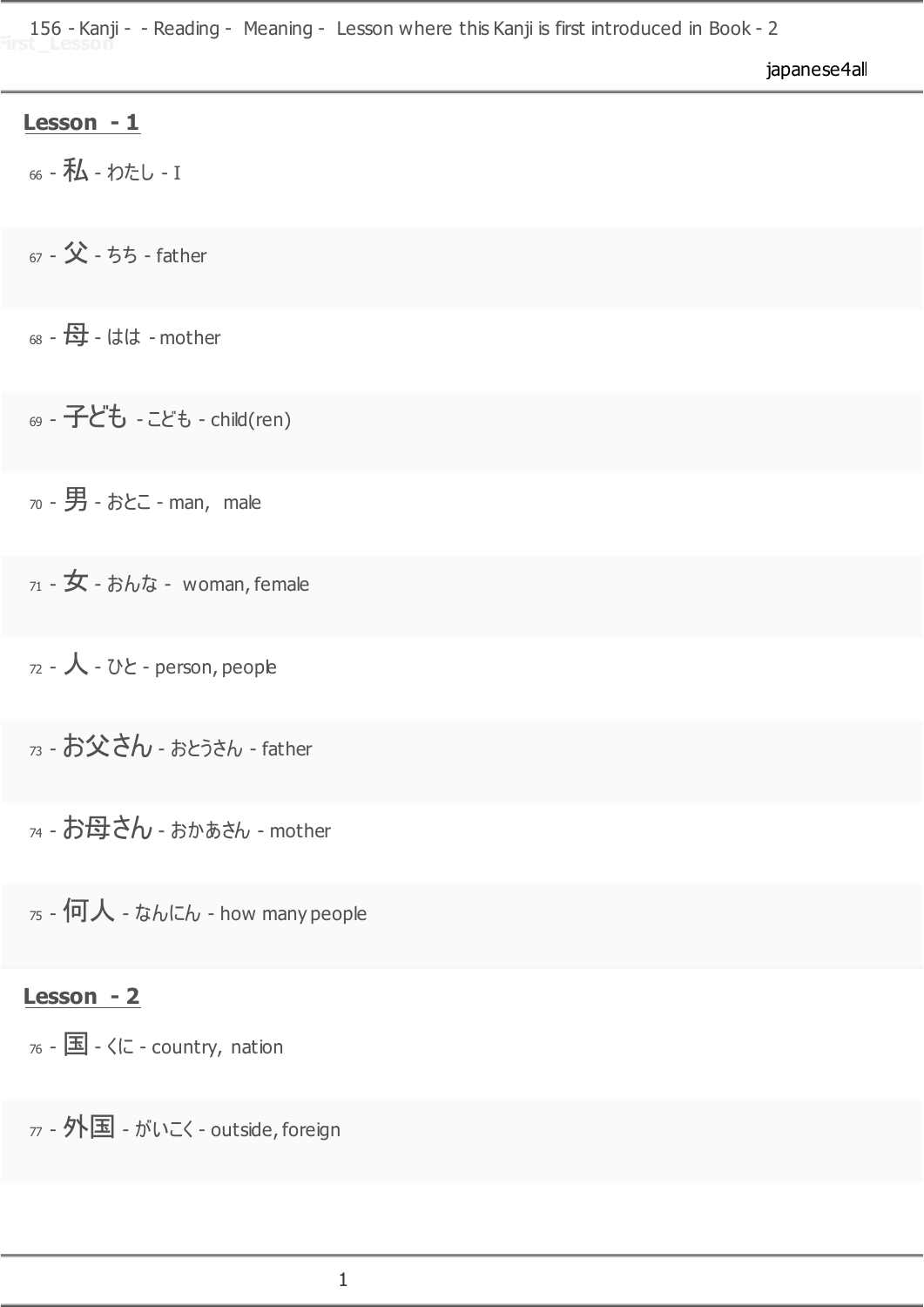japanese4all

$$
_{78} - \bullet \overline{{\bf \bar{f}\bar{f}\bar{f}}}\cdot \sim \overline{\bf \Xi} - {\bf \bar{l}}\hbox{anguage}
$$

<sup>79</sup> - 日本語 - にほんご - Japanese language

<sup>80</sup> - 英語 - えいご - England

<sup>81</sup> - 中国語 - ちゅうごくご - Chinese

 $82 - 4\lambda - 5$ じん - person, people

83 - 日本人 - にほんじん - Japanese people

84 - 好き - すき - like / favorable

 $85 -$ 本 - ほん - base, book, origin、

<sup>86</sup> - 読書 - どくしょ - reading

87 - 何 - なに - what

# **Lesson - 3**

<sup>88</sup> - 春- はる - spring

<sup>89</sup> - 夏- なつ - summer

<sup>90</sup> - 秋- あき - autumn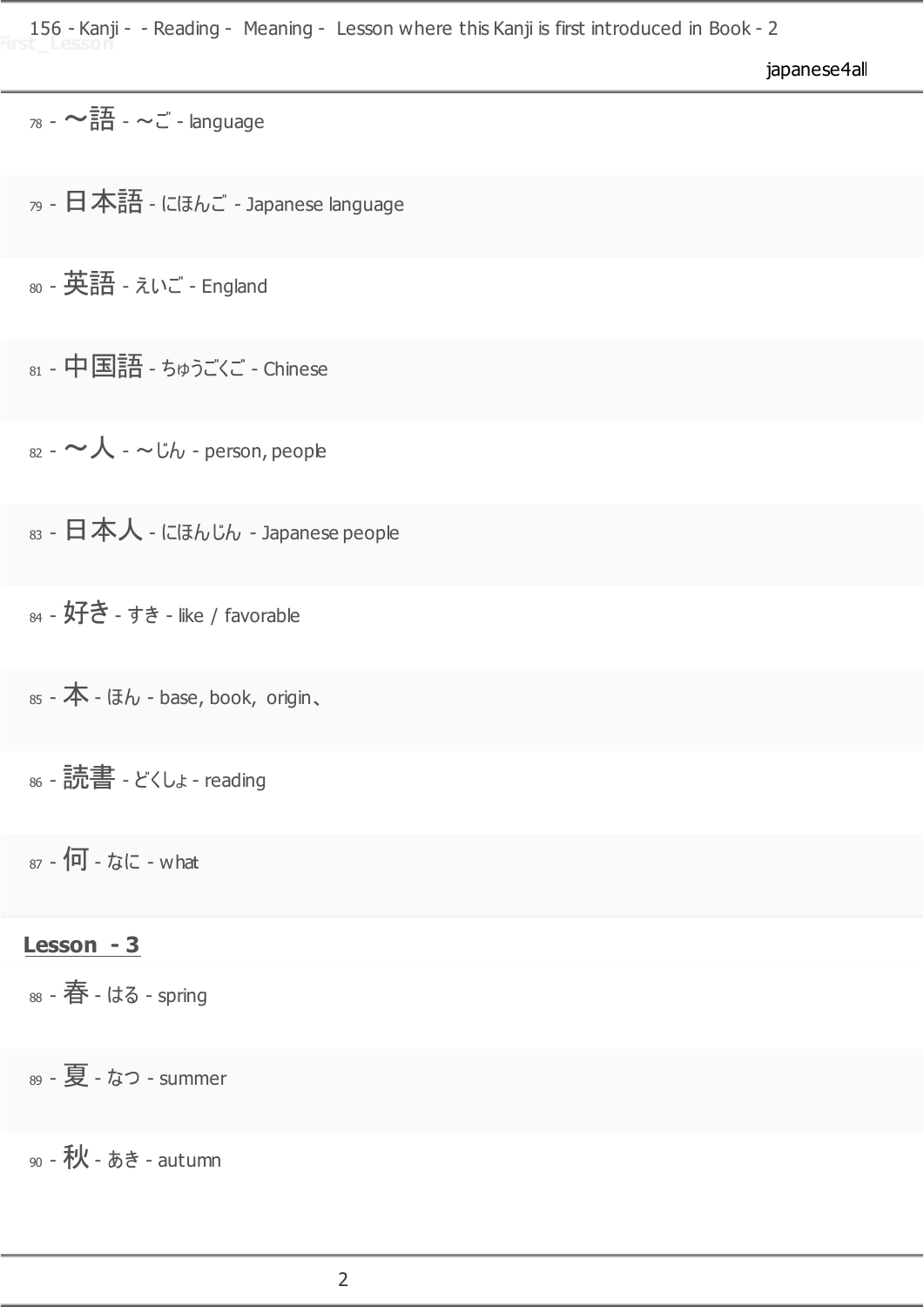|  | japanese4all |  |
|--|--------------|--|
|  |              |  |
|  |              |  |

| $91 - $ 冬 - ふゆ - winter                  |
|------------------------------------------|
| $92 - 2 + 1$ + $\sqrt{7}$ - now, present |
| <sub>93</sub> - 花 - はな - flower          |
| 94 - 海 - うみ - sea                        |
| $95 - 1$ - やま - mountain                 |
| 96 - 川 - かわ - river                      |
| Lesson - 4                               |
| 97 - 今日 - きょう - today                    |
| 98 - 天気 - てんき - weather                  |
| 99 - 晴れ - はれ - sunny                     |
| 100 - 雨 - あめ - rain                      |
| 101 - 雪 - ゆき - snow                      |
| 102 - 雲 - くも - cloud                     |
| 103 - 風 - かぜ - wind                      |
|                                          |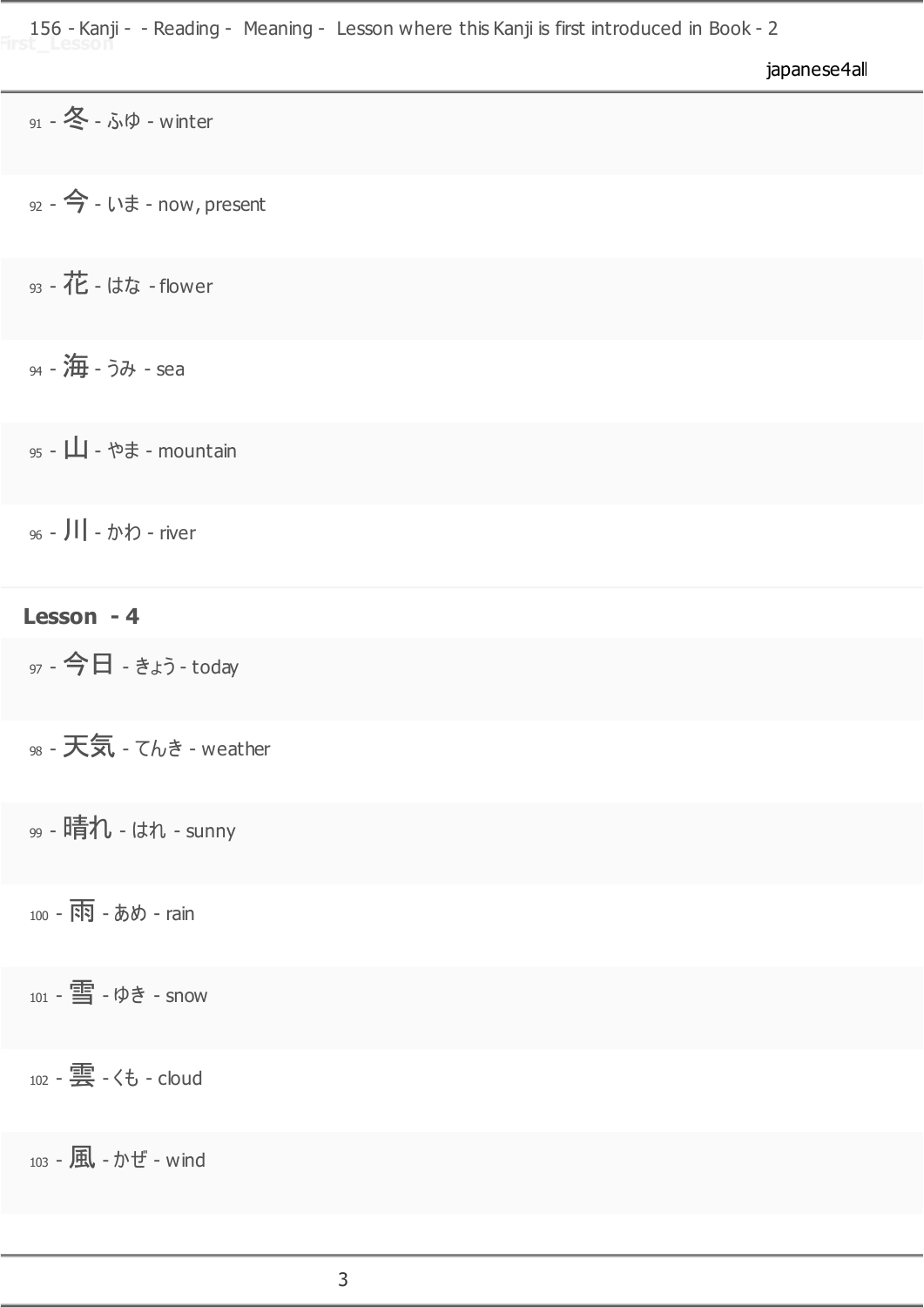| japanese4al |  |
|-------------|--|

104 - 空 - そら - sky

## **Lesson - 5**

105 - 町 - まち - town

<sup>106</sup> - 店 - みせ - shop

<sup>107</sup> - 人気 - にんき - popularity

108 - 多い - おおい - many

109 - 少ない - すくない - little, to be scarce

110 - 高い - たかい - high, expensive,tall

111 - 安い - やすい - ease, inexpensive

112 -  $\overline{L}$ い - ひろい - spacious, wide

### **Lesson - 6**

113 - 道 - みち - road, path

114 - 通り - とおり - street

<sup>115</sup> - 右 - みぎ - right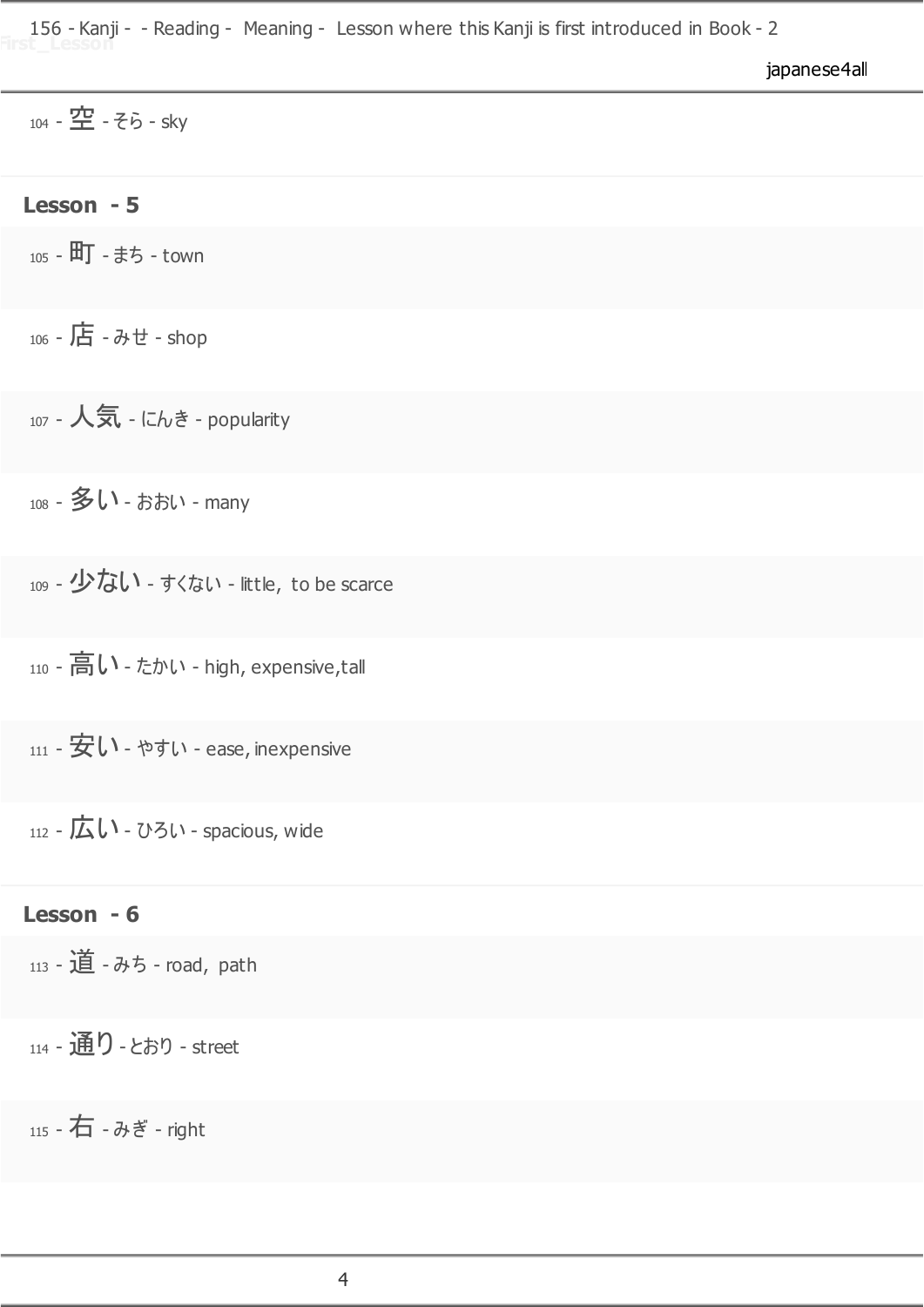|  |  | japanese4all |
|--|--|--------------|
|  |  |              |

| 116 - 左 - ひだり - left                    |
|-----------------------------------------|
| 117 - 一つ - ひとつ - one                    |
| 118 - 二つ - ふたつ - two, second            |
| 119 - 赤い - ぁゕぃ - red                    |
| 120 - 青い - あおい - blue                   |
| 121 - 黒い - くろい - black                  |
| 122 - 白い - しろい - white                  |
| Lesson - 7                              |
| $_{123}$ - 時間 - じかん - time, hour        |
| 124 - 場所 - ばしょ - place                  |
| 125 - 駅 - えき - station                  |
| $_{126}$ - $\Box$ - $\sigma$ - day, sun |

127 - 出かけます - でかけます - to take out

- 待ちます - まちます - to wait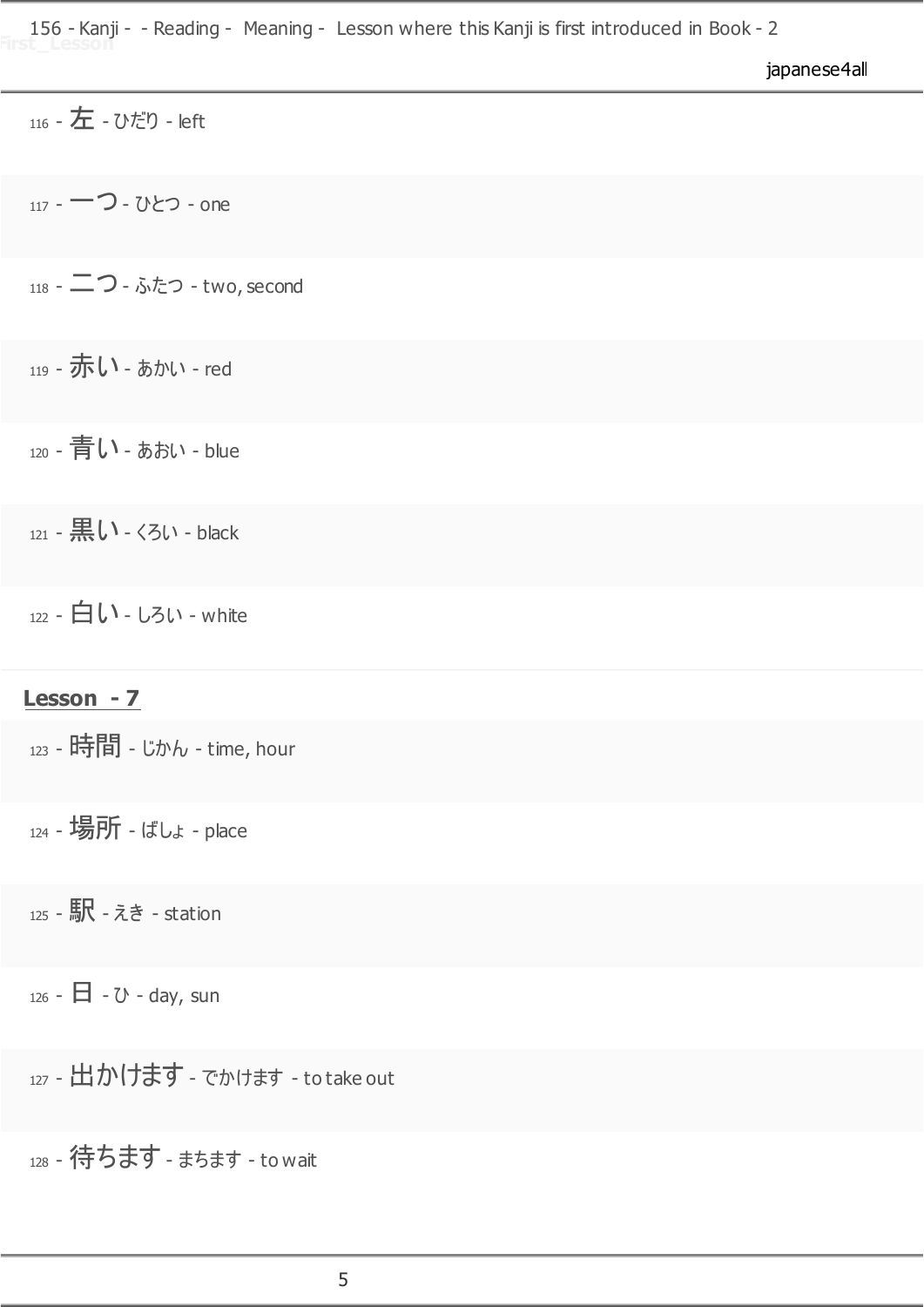|  |  | japanese4al |
|--|--|-------------|
|  |  |             |
|  |  |             |

| 129 - 止まります - とまります - to stop |  |  |
|-------------------------------|--|--|
|-------------------------------|--|--|

## **Lesson - 8**

130 - 食事 - しょくじ - meal

<sup>131</sup> - 仕事 - しごと - work

132 - **前** - まえ - before, ahead

<sup>133</sup> - 後 - あと - back, after. behind

134 - 朝 - あさ - morning

<sup>135</sup> - 昼 - ひる - daytime, noon

136 - 夜 - よる - night

137 - 乗ります - のります - ride / get on

### **Lesson - 9**

<sup>138</sup> - 学校 - がっこう - school

139 - 小学校 - しょうがっこう - elementary school

<sup>140</sup> - 中学校 - ちゅうがっこう - junior high school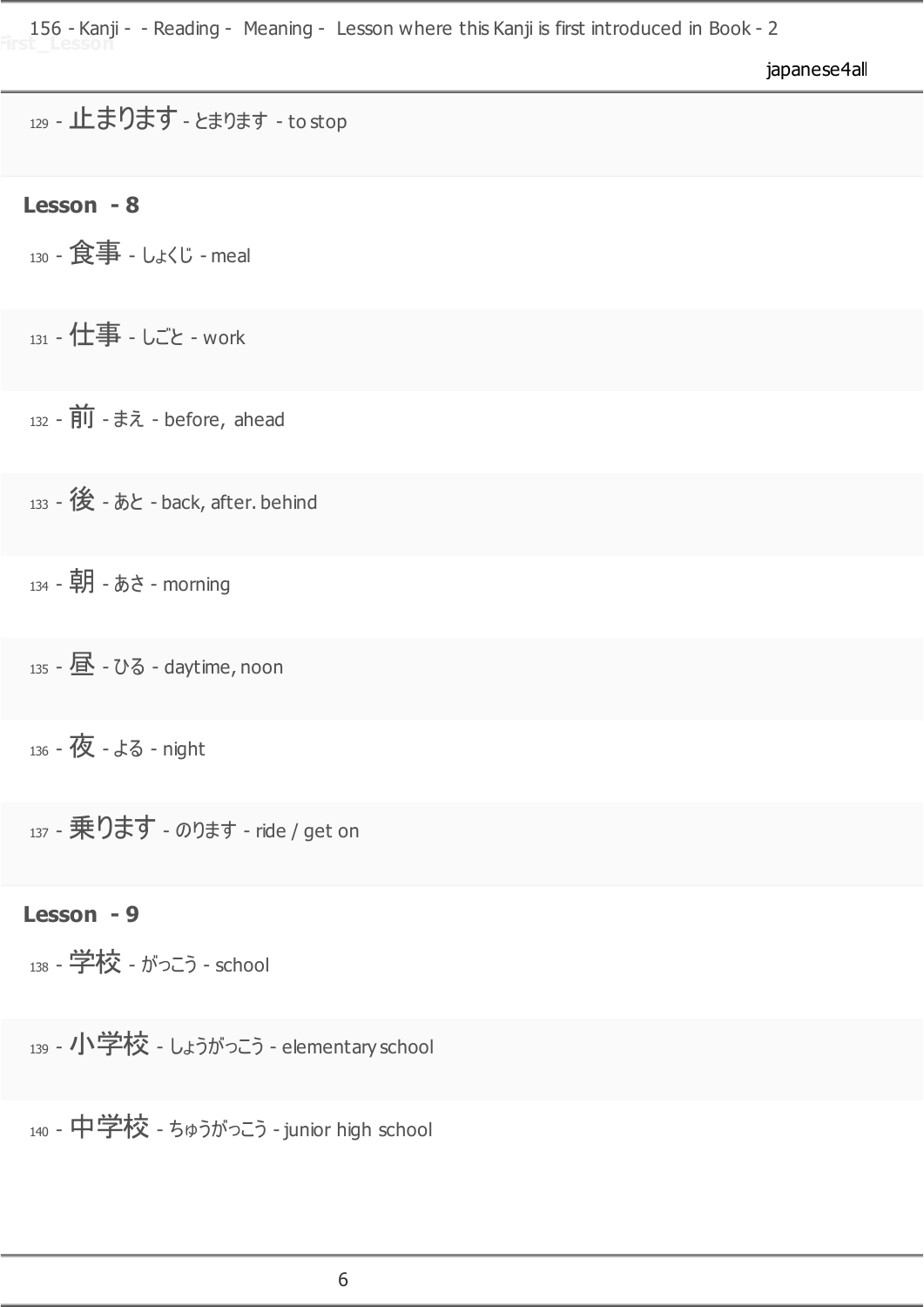japanese4all

141 - 高校 - こうこう - high school

<sup>142</sup> - 大学 - だいがく - university

<sup>143</sup> - 先生 - せんせい - teacher

<sup>144</sup> - 学生 - がくせい - student

145 - ~年生(1年生) - ~ねんせい(いちねんせい) - ..th grade

<sup>146</sup> - 勉強 - べんきょう - study

**Lesson - 10**

147 - 文化 - ぶんか - culture

<sup>148</sup> - 音楽 - おんがく - music

<sup>149</sup> - 旅行 - りょこう - travel

<sup>150</sup> - 留学 - りゅうがく - study abroad

<sup>151</sup> - 友だち - ともだち - friend

 $_{152}$  - 楽しい - たのしい - pleasant

153 - 週 - しゅう - week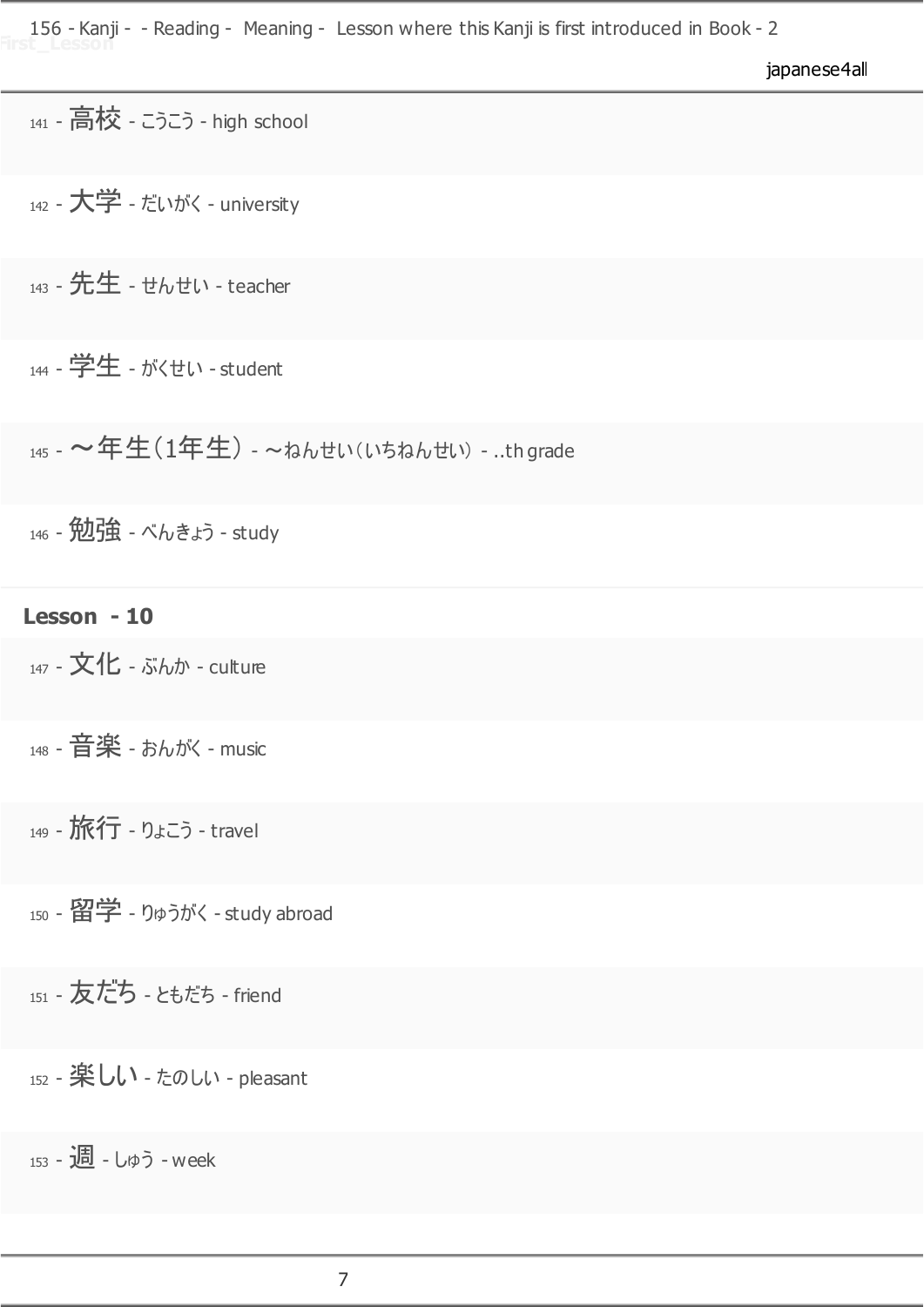japanese4all

 $_{154}$  -  $\sim$  回 (2回) - かい(にかい) - times (twice, three times)

### **Lesson - 11**

<sup>155</sup> - 食べ物 - たべもの - food

156 - 飲み物 - のみもの - drinks

<sup>157</sup> - お茶 - おちゃ - tea

 $158 - 158$  - おさけ - alcoholic drink

<sup>159</sup> - 作ります - つくります - to make

160 - 持っていきます - もっていきます - to hold, to possess

161 - お願いします - おねがいします - wish / ask a favour

#### **Lesson - 12**

<sup>162</sup> - 料理 - りょうり - cooked food

163 - 味 - ぁじ - taste

<sup>164</sup> - 色 - いろ - color

<sup>165</sup> - 野菜 - やさい - vegetable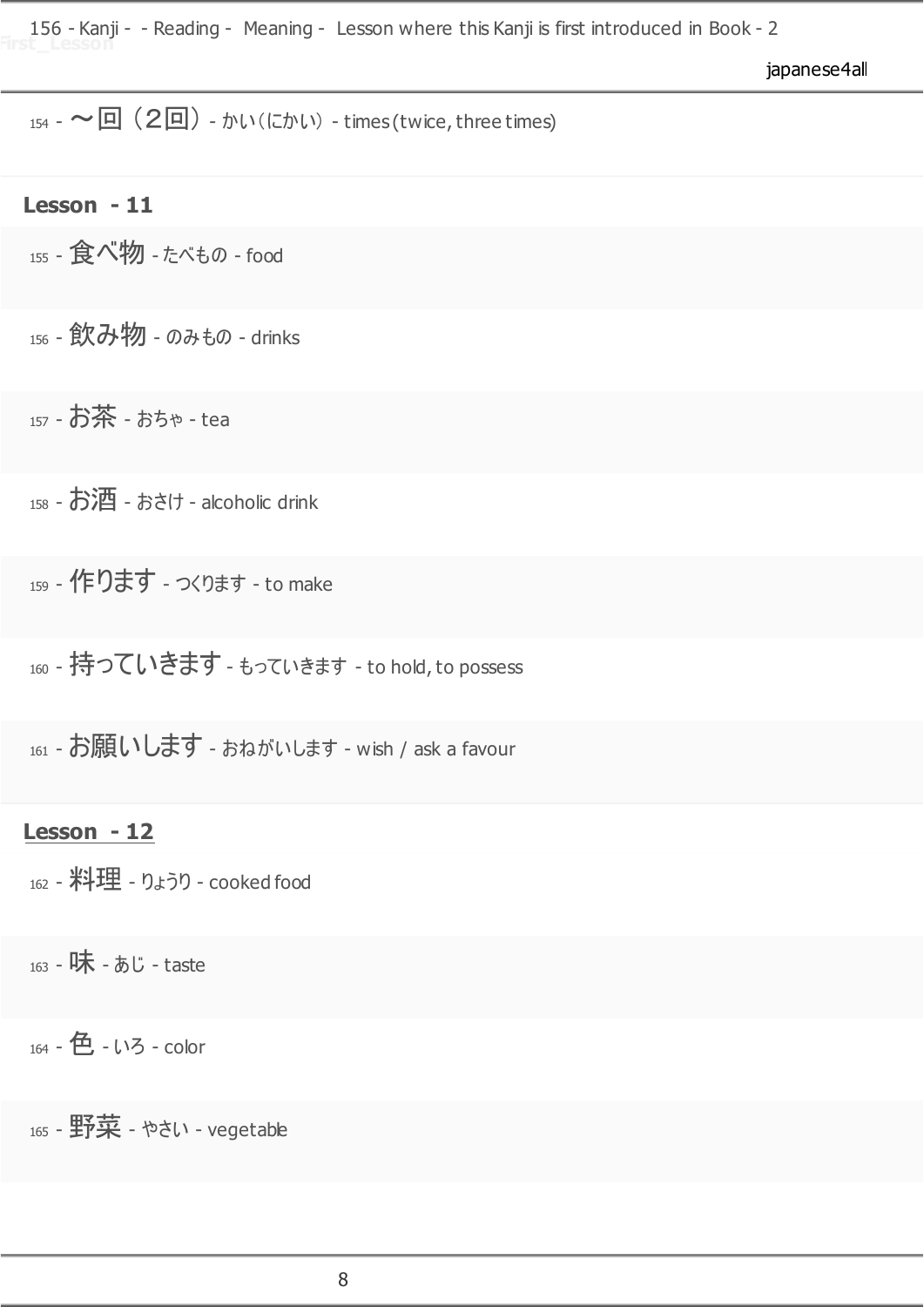japanese4all

166 -  $\mathcal{D}$  - すこし - little, to be scarce

<sup>167</sup> - 中 - なか - middle, in, center

168 - 入っています - はいっています - to enter

#### **Lesson - 13**

<sup>169</sup> - 会社 - かいしゃ - company

<sup>170</sup> - 本社 - ほんしゃ - head office

<sup>171</sup> - 支社 - ししゃ - branch office

172 - 出張 - しゅっちょう - business trip

173 - 空港 - くうこう - airport

 $_{174}$  -  $\pm 3$  -  $_{\text{Lip}}$  -  $_{\text{Lip}}$  - departure

<sup>175</sup> - 到着 - とうちゃく - arrival

 $176$  - 午前 - ごぜん - in the morning/am

<sup>177</sup> - 午後 - ごご - in the aftrenoon/pm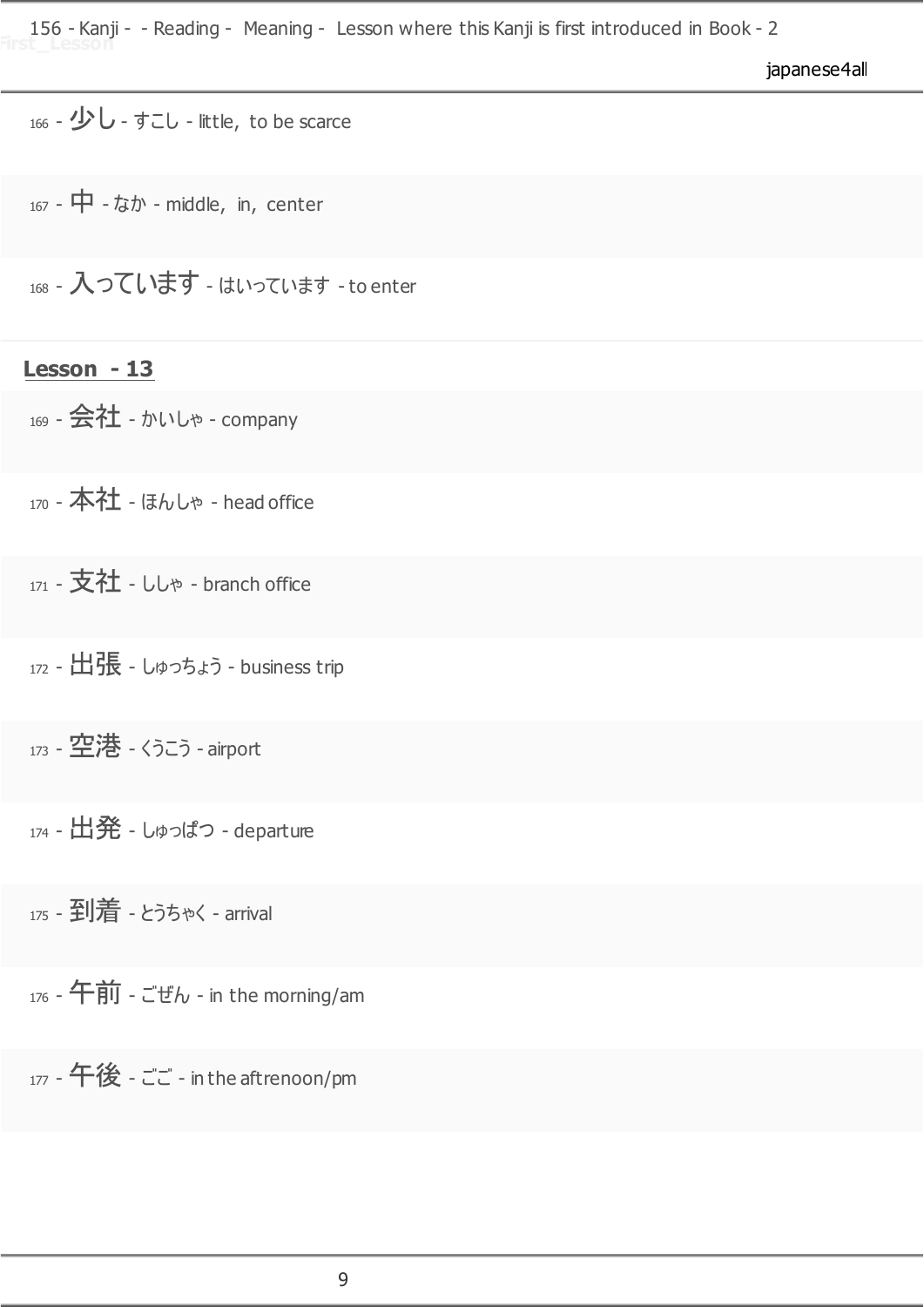japanese4all

#### **Lesson - 14**

<sup>178</sup> - 自分 - じぶん - self

<sup>179</sup> - 電話 - でんわ - telephone

<sup>180</sup> - 電気 - でんき - electricity

<sup>181</sup> - 電車 - でんしゃ - train

 $182 -$   $\mathbf{F}$  -  $\zeta$ &  $\mathbf{F}$  - car, wheel

183 - 送ります - おくります - to send

184 - 使います - つかいます - to use

185 - 借ります - かります - to borrow

## **Lesson - 15**

186 - 体 - からだ - body

187 - 頭 - あたま - head/leader

188 -  $\Box$  -  $\emptyset$  - eye, ... th as in in 'fifth'

189 -  $\Box$  -  $\triangle$  - mouth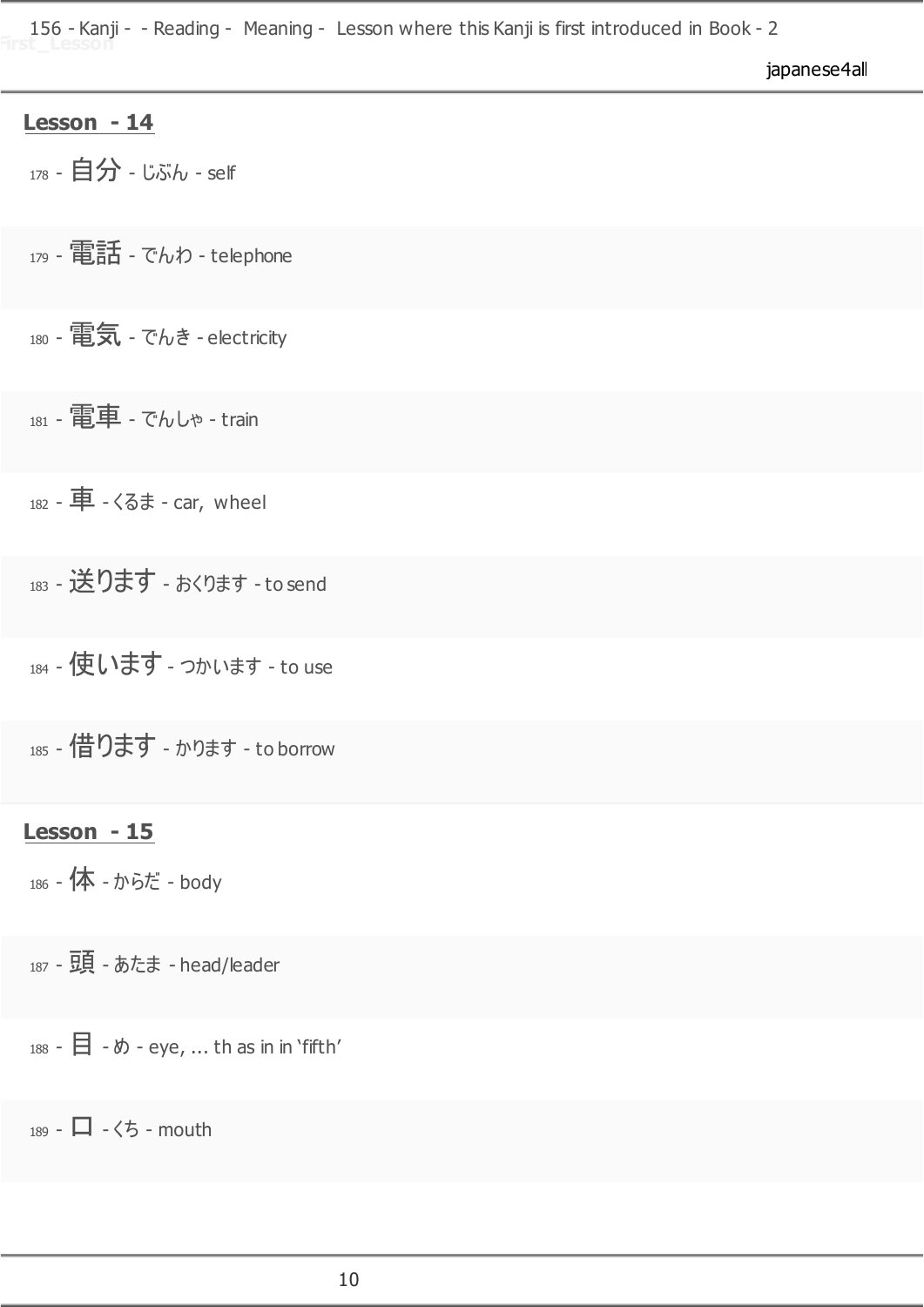|  |  | japanese4all |  |
|--|--|--------------|--|
|  |  |              |  |

<sup>190</sup> - 耳 - みみ - ear

<sup>191</sup> - 手 - て - hand

<sup>192</sup> - 足 - あし - foot, leg

193 - 上 - うえ - up, above

194 - 下 - した - under, below, down

# **Lesson - 16**

195 - 毎~ - まい~ - every, each

<sup>196</sup> - 毎朝 - まいあさ - every morning

<sup>197</sup> - 毎日 - まいにち - every day

<sup>198</sup> - 週末 - しゅうまつ - weekend

<sup>199</sup> - 元気 - げんき - be fine

200 - 外 - そと - outside, foreign

201 - 起きます - おきます - to get up, rise

<sup>202</sup> - 歩きます - あるきます - to walk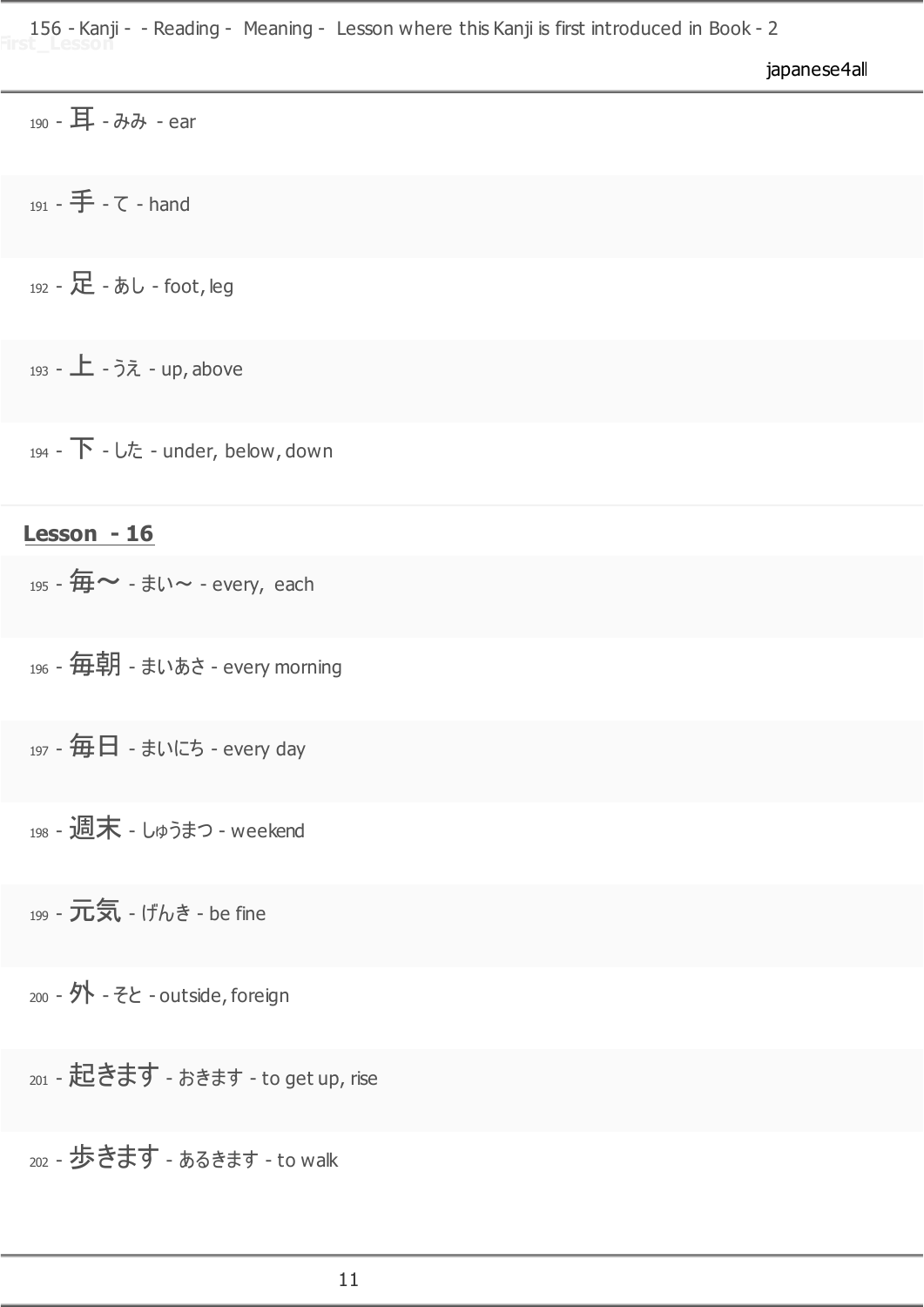japanese4all

<sup>203</sup> - 走ります - はしります - to run

<sup>204</sup> - 泳ぎます - およぎます - to swim

**Lesson - 17**

205 - お祝い - おいわい - celebration

<sup>206</sup> - 誕生日 - たんじょうび - birthday

207 - 結婚 - けっこん - marriage

<sup>208</sup> - 絵 - え - picture

<sup>209</sup> - 写真 - しゃしん - photos

<sup>210</sup> - 時計 - とけい - watch/clock

211 - 着 - きます (着ます) - to put on, arrive, stick

#### **Lesson - 18**

 $_{212}$  -  $\pm \sim$  -  $\pm \sim$  - last

213 - 先週 - せんしゅう - last week

214 -  $\Leftrightarrow \sim$  -  $Lb \sim$  - this (week, month)